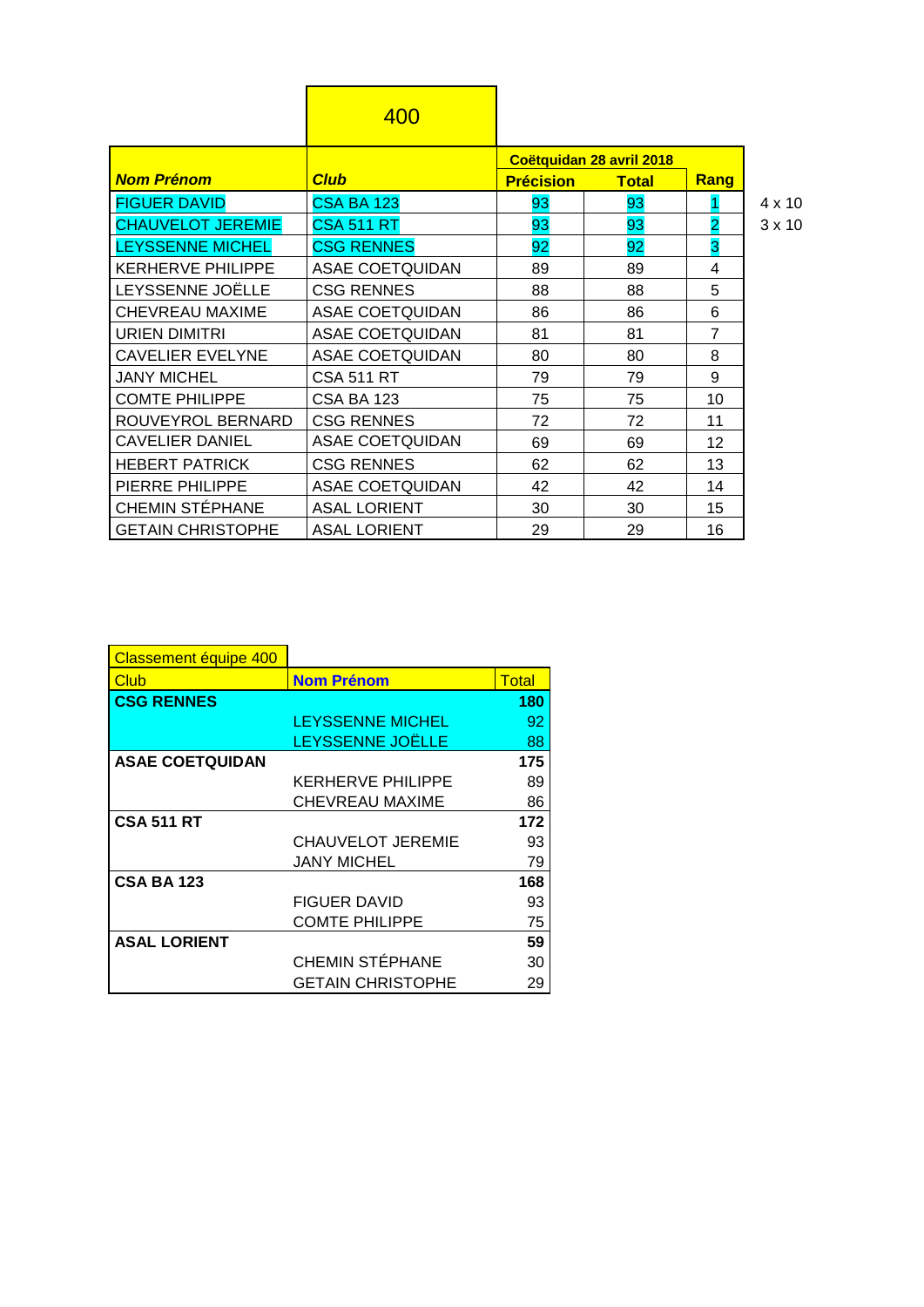|                               | 660                    |                  |                          |                |
|-------------------------------|------------------------|------------------|--------------------------|----------------|
|                               |                        |                  | Coëtquidan 28 avril 2018 |                |
| <b>Nom Prénom</b>             | <b>Club</b>            | <b>Précision</b> | <b>Total</b>             | Rang           |
| <b>JEGOUZO LUC</b>            | <b>CSA 3°RIMA</b>      | 87               | 87                       | 1              |
| <b>MELOIS SEBASTIEN</b>       | <b>ASAE COETQUIDAN</b> | 84               | 84                       | $\overline{2}$ |
| <b>BEGON CHRISTOPHE</b>       | <b>CSA 3°RIMA</b>      | 83               | 83                       | 3              |
| <b>VIT PATRICE</b>            | <b>ASAL LORIENT</b>    | 82               | 82                       | 4              |
| <b>MONCLIN PASCAL</b>         | CSA 3°RIMA             | 81               | 81                       | 5              |
| POUSSIN YVAN                  | CSA 3°RIMA             | 75               | 75                       | 6              |
| <b>QUILICI RENE</b>           | CSA 3°RIMA             | 75               | 75                       | $\overline{7}$ |
| <b>DESPAQUIS LAURENT</b>      | CSA 3°RIMA             | 74               | 74                       | 8              |
| <b>JOURDAIN GUILLAUME</b>     | CSA 3°RIMA             | 74               | 74                       | 9              |
| <b>HUGUES FRANCOIS XAVIER</b> | CSA 3°RIMA             | 72               | 72                       | 10             |
| <b>CHAUVELOT JEREMIE</b>      | <b>CSA 511 RT</b>      | 67               | 67                       | 11             |
| <b>BOURDIN BERTRAND</b>       | CSA 3°RIMA             | 64               | 64                       | 12             |
| ROUVEYROL BERNARD             | <b>CSG RENNES</b>      | 59               | 59                       | 13             |
| LE CORRE JEAN-YVES            | CSA 3°RIMA             | 56               | 56                       | 14             |
| <b>CAVELIER EVELYNE</b>       | <b>ASAE COETQUIDAN</b> | 56               | 56                       | 15             |
| LEYSSENNE MICHEL              | <b>CSG RENNES</b>      | 55               | 55                       | 16             |
| <b>BESNARD LUC</b>            | <b>CSG RENNES</b>      | 52               | 52                       | 17             |
| <b>COMTE PHILIPPE</b>         | <b>CSA BA 123</b>      | 45               | 45                       | 18             |
| LEYSSENNE JOËLLE              | <b>CSG RENNES</b>      | 44               | 44                       | 19             |
| PETIT ALEX                    | <b>CSA BA 123</b>      | 44               | 44                       | 20             |
| <b>JANY MICHEL</b>            | <b>CSA 511 RT</b>      | 39               | 39                       | 21             |
| <b>FIGUER DAVID</b>           | <b>CSA BA 123</b>      | 34               | 34                       | 22             |
| <b>BUSNEL GILDAS</b>          | ASAE COETQUIDAN        | 25               | 25                       | 23             |
| <b>LAURENT PHILIPPE</b>       | <b>ASAL LORIENT</b>    | 16               | 16                       | 24             |
| <b>WESTEEL BRUNO</b>          | <b>CSG RENNES</b>      | 15               | 15                       | 25             |
| <b>IPPERTI YVAN</b>           | <b>ASAL LORIENT</b>    | 10               | 10                       | 26             |
| <b>CAVELIER DANIEL</b>        | <b>ASAE COETQUIDAN</b> | $\overline{7}$   | $\overline{7}$           | 27             |
| <b>HEBERT PATRICK</b>         | <b>CSG RENNES</b>      | $\mathbf 0$      | $\mathbf 0$              | 28             |
| <b>KUENHEN YVES</b>           | CSA 3°RIMA             | $\mathbf 0$      | 0                        | 29             |

| <b>Classement equipe 660</b> |                          |       |
|------------------------------|--------------------------|-------|
| Club                         | Nom Prénom               | Total |
| <b>CSA 3°RIMA</b>            |                          | 170   |
|                              | <b>JEGOUZO LUC</b>       | 87    |
|                              | <b>BEGON CHRISTOPHE</b>  | 83    |
| <b>ASAE COETQUIDAN</b>       |                          | 140   |
|                              | <b>MELOIS SEBASTIEN</b>  | 84    |
|                              | <b>CAVELIER EVELYNE</b>  | 56    |
| <b>CSG RENNES</b>            |                          | 114   |
|                              | ROUVEYROL BERNARD        | 59    |
|                              | LEYSSENNE MICHEL         | 55    |
| <b>CSA 511 RT</b>            |                          | 106   |
|                              | <b>CHAUVELOT JEREMIE</b> | 67    |
|                              | <b>JANY MICHEL</b>       | 39    |
| <b>ASAL LORIENT</b>          |                          | 98    |
|                              | <b>VIT PATRICE</b>       | 82    |
|                              | <b>LAURENT PHILIPPE</b>  | 16    |
| <b>CSA BA 123</b>            |                          | 89    |
|                              | <b>COMTE PHILIPPE</b>    | 45    |
|                              | PETIT ALEX               | 44    |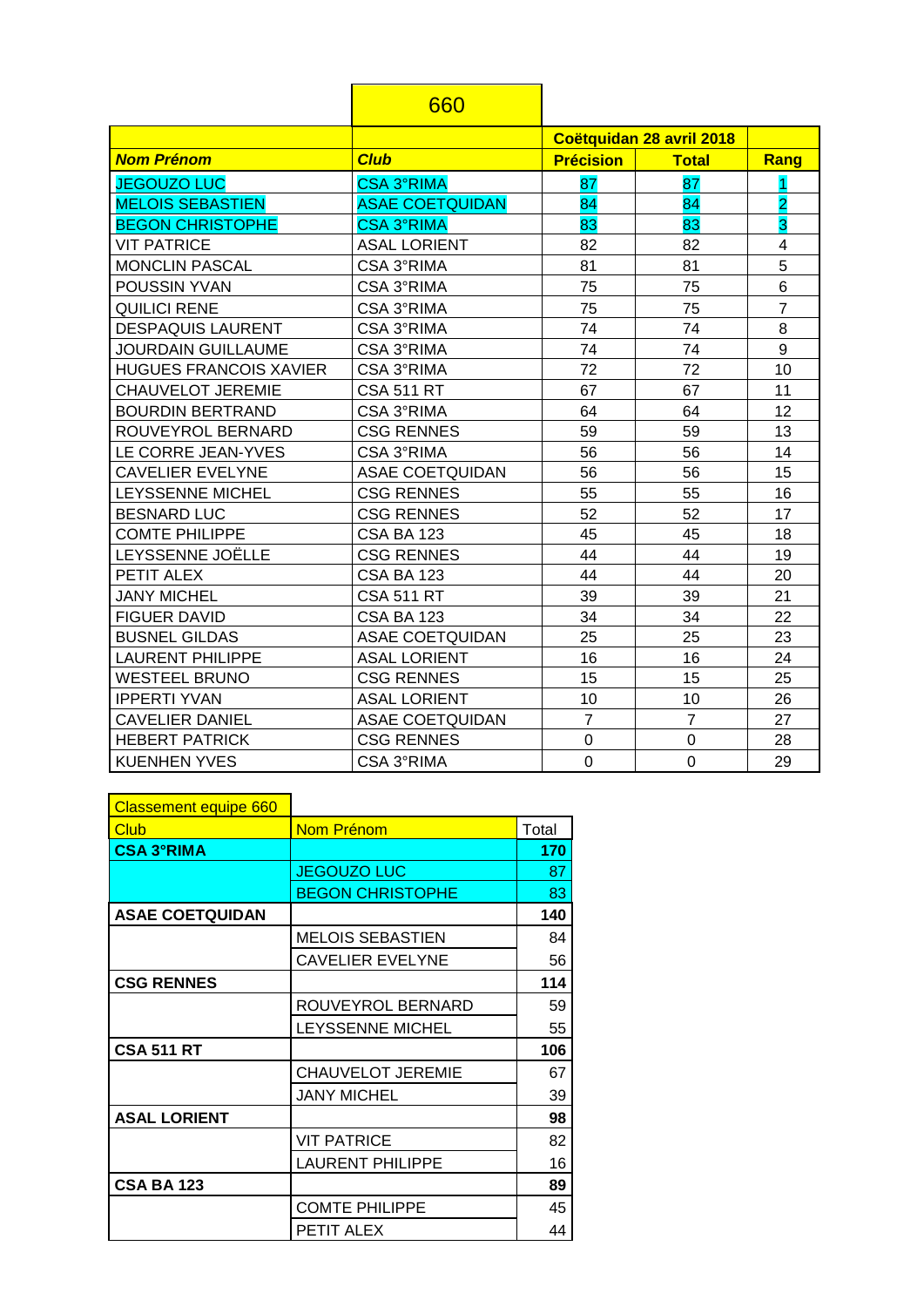|                               | 840                    |                          |                |                         |
|-------------------------------|------------------------|--------------------------|----------------|-------------------------|
|                               |                        | Coëtquidan 28 avril 2018 |                |                         |
| <b>Nom Prénom</b>             | <b>Club</b>            | <b>Précision</b>         | <b>Total</b>   | Rang                    |
| <b>VIT PATRICE</b>            | <b>ASAL LORIENT</b>    | 80                       | 80             | 1                       |
| <b>JEGOUZO LUC</b>            | <b>CSA 3°RIMA</b>      | 71                       | 71             | $\overline{\mathbf{2}}$ |
| <b>FIGUER DAVID</b>           | <b>CSA BA 123</b>      | 70                       | 70             | 3                       |
| <b>JOURDAIN GUILLAUME</b>     | CSA 3°RIMA             | 64                       | 64             | 4                       |
| <b>HUGUES FRANCOIS XAVIER</b> | CSA 3°RIMA             | 60                       | 60             | $\overline{5}$          |
| <b>POUSSIN YVAN</b>           | CSA 3°RIMA             | 56                       | 56             | $\overline{6}$          |
| ROUVEYROL BERNARD             | <b>CSG RENNES</b>      | 52                       | 52             | $\overline{7}$          |
| <b>MELOIS SEBASTIEN</b>       | <b>ASAE COETQUIDAN</b> | 48                       | 48             | 8                       |
| <b>CHAUVELOT JEREMIE</b>      | <b>CSA 511 RT</b>      | 48                       | 48             | $\overline{9}$          |
| <b>JANY MICHEL</b>            | <b>CSA 511 RT</b>      | 48                       | 48             | 9                       |
| <b>BOURDIN BERTRAND</b>       | CSA 3°RIMA             | 47                       | 47             | 11                      |
| PETIT ALEX                    | <b>CSA BA 123</b>      | 46                       | 46             | 12                      |
| <b>DESPAQUIS LAURENT</b>      | CSA 3°RIMA             | 43                       | 43             | 13                      |
| <b>QUILICI RENE</b>           | CSA 3°RIMA             | 42                       | 42             | 14                      |
| <b>BUSNEL GILDAS</b>          | <b>ASAE COETQUIDAN</b> | 36                       | 36             | 15                      |
| LEYSSENNE JOËLLE              | <b>CSG RENNES</b>      | 35                       | 35             | 16                      |
| LEYSSENNE MICHEL              | <b>CSG RENNES</b>      | 29                       | 29             | 17                      |
| <b>BESNARD LUC</b>            | <b>CSG RENNES</b>      | 25                       | 25             | 18                      |
| <b>MONCLIN PASCAL</b>         | CSA 3°RIMA             | 25                       | 25             | 19                      |
| LE CORRE JEAN-YVES            | CSA 3°RIMA             | 18                       | 18             | 20                      |
| <b>KUENHEN YVES</b>           | CSA 3°RIMA             | 18                       | 18             | 21                      |
| <b>IPPERTI YVAN</b>           | <b>ASAL LORIENT</b>    | 17                       | 17             | 22                      |
| <b>WESTEEL BRUNO</b>          | <b>CSG RENNES</b>      | 17                       | 17             | 23                      |
| <b>COMTE PHILIPPE</b>         | <b>CSA BA 123</b>      | 12                       | 12             | 24                      |
| <b>LAURENT PHILIPPE</b>       | <b>ASAL LORIENT</b>    | 11                       | 11             | 25                      |
| <b>HEBERT PATRICK</b>         | <b>CSG RENNES</b>      | 8                        | 8              | 26                      |
| <b>CAVELIER EVELYNE</b>       | <b>ASAE COETQUIDAN</b> | 1                        | 1              | 27                      |
| <b>BEGON CHRISTOPHE</b>       | CSA 3°RIMA             | $\overline{0}$           | $\overline{0}$ | 28                      |
| <b>CAVELIER DANIEL</b>        | <b>ASAE COETQUIDAN</b> | 0                        | $\mathbf 0$    | 29                      |

| Classement équipe 840  |                           |              |
|------------------------|---------------------------|--------------|
| <b>Club</b>            | Nom Prénom                | <b>Total</b> |
| <b>CSA 3°RIMA</b>      |                           | 135          |
|                        | <b>JEGOUZO LUC</b>        | 71           |
|                        | <b>JOURDAIN GUILLAUME</b> | 64           |
| <b>CSA BA 123</b>      |                           | 116          |
|                        | <b>FIGUER DAVID</b>       | 70           |
|                        | PETIT ALEX                | 46           |
| <b>ASAL LORIENT</b>    |                           | 97           |
|                        | <b>VIT PATRICE</b>        | 80           |
|                        | <b>IPPERTI YVAN</b>       | 17           |
| <b>CSA 511 RT</b>      |                           | 96           |
|                        | <b>CHAUVELOT JEREMIE</b>  | 48           |
|                        | JANY MICHEL               | 48           |
| <b>CSG RENNES</b>      |                           | 87           |
|                        | ROUVEYROL BERNARD         | 52           |
|                        | LEYSSENNE JOËLLE          | 35           |
| <b>ASAE COETQUIDAN</b> |                           | 84           |
|                        | <b>MELOIS SEBASTIEN</b>   | 48           |
|                        | <b>BUSNEL GILDAS</b>      | 36           |